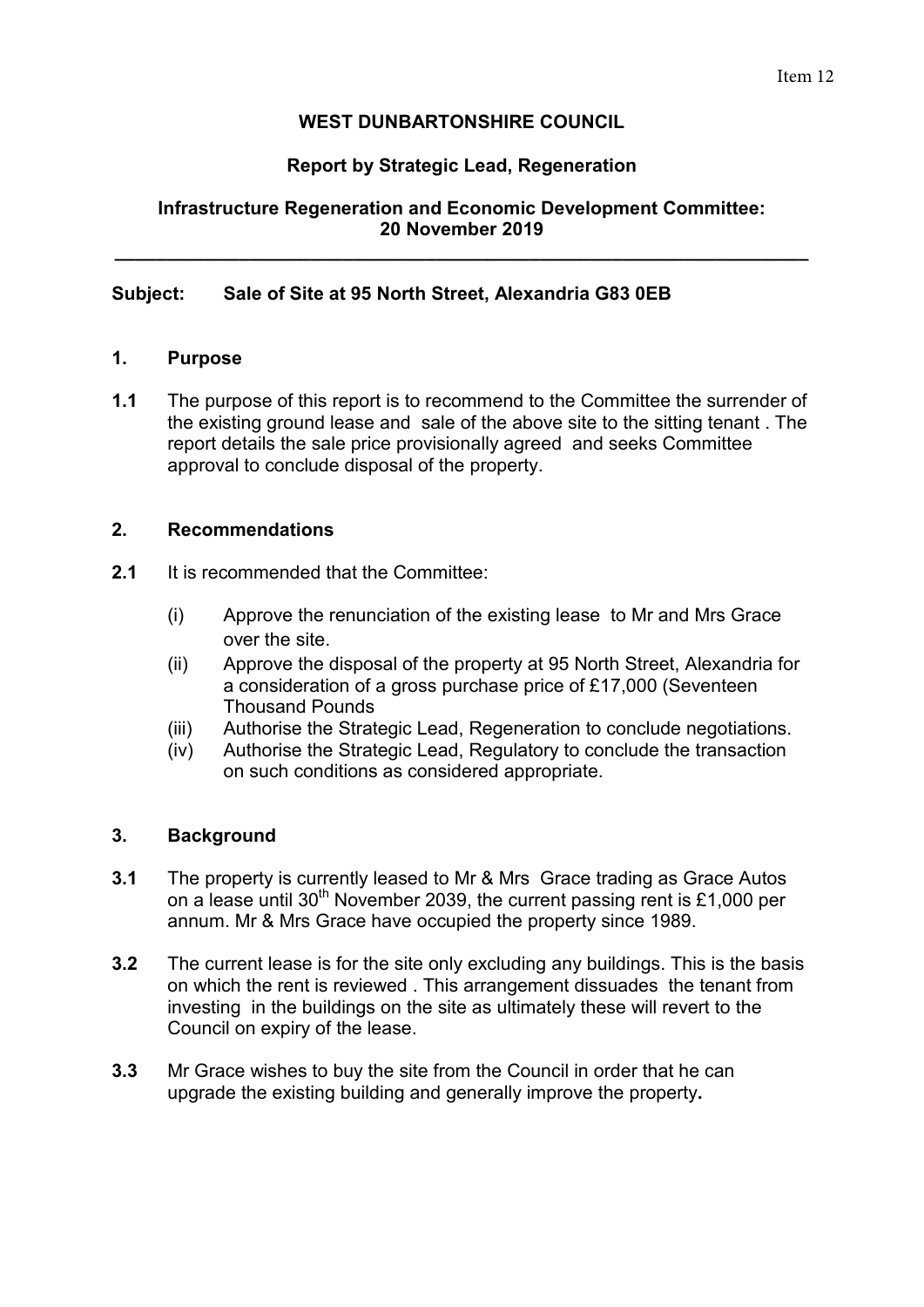## **4. Main Issues**

- **4.1** The property is not required by the Council for any operational purposes.
- **4.2** The current arrangement means the existing building on site is likely to remain in a poor condition**.**
- **4.3** By selling the site , the Council extinguishes the possibility of a longer term redevelopment of the area. However, the existing lease endures until 2039 and the Council does not own all of the surrounding sites.
- **4.4** The sale will result in a capital receipt for the Council of £17,000.

# **5. People Implications**

**5.1** There are no significant people implications other than the resources required by the Asset Management and Legal Services to conclude the proposed disposal.

# **6. Financial and Procurement Implications**

**6.1** The financial implications are that the Council will receive a capital receipt of £17,000 but will lose out on the rental income of £1,000pa over the remaining terms of the lease.

### **7. Risk Analysis**

- **7.1** There is a risk that the purchasers do not proceed with the acquisition due to factors which may arise out of their due diligence or due to difficulties with obtaining funding.
- **7.3** If the purchaser did not proceed with the acquisition on the agreed terms, the existing lease arrangement would continue.

### **8. Environmental Sustainability**

**8.1** The site will continue to be used for its existing use therefore there is no change in terms of environmental impact.

# **9. Equalities Impact Assessment (EIA)**

**9.1** An Equality Impact Assessment is not applicable.

# **10. Consultation**

**10.1** Consultations have been undertaken with Legal in relation to the proposed disposal.